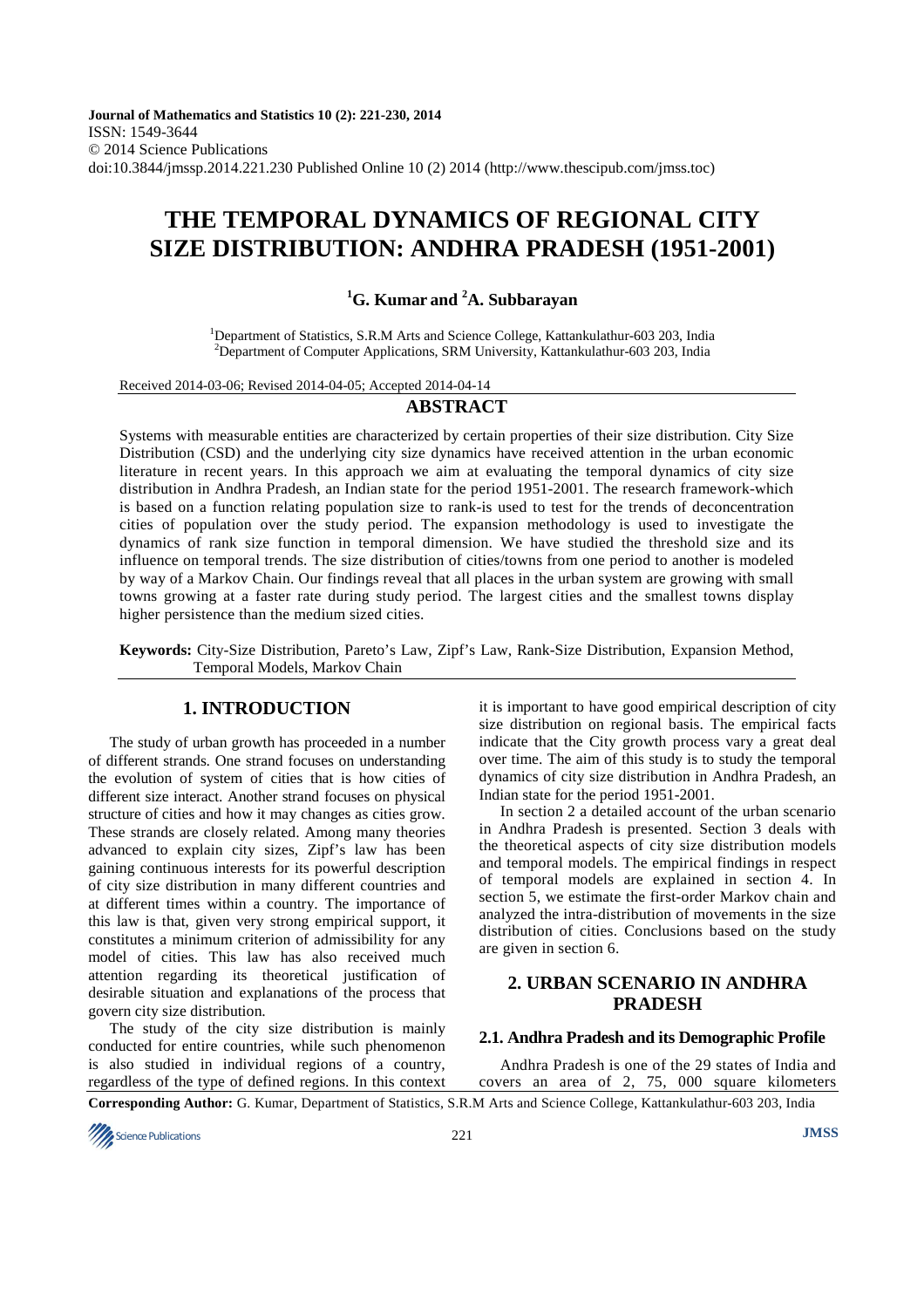(106,204 sq. miles). It is the fifth largest state in India both in area and population and ranks tenth in terms of its urban population. The density of the population is 275 per square kilometers. Andhra Pradesh is bounded on the north by Orissa and Chattisgarh, on the west Maharashtra and Karnataka, on the South by Tamil Nadu and in the east by Bay of Bengal with a coastal line of 974 kilometers. Andhra Pradesh is the third largest contributor to India's GDP. A demographic profile of Andhra Pradesh and India based on 2001 census is given in the following **Table 1.** 

#### **2.2. Definition of Urban Area**

 The definition of urban unit in the Census of India 2001 is as follows:

- All places with a municipal corporation, municipality, Cantonment board or notified town Area Committee
- All other places that satisfied the following criteria
- A minimum population of 5000
- At least 75% of the male working population should be engaged in non-agricultural pursuits and
- A density of population of at least 400 per sq. km. (1000 per sq. mile)

All places, which have been notified under law and have local bodies like municipal corporations, municipalities, municipal committees, municipal boards, municipal town committees, cantonment boards, notified areas, notified area committees, town committees, town areas, town boards, town municipalities, sanitary boards, irrespective of their demographic characteristics have been included in the category of towns.

#### **2.3. Basic Statistics of Urban Population in Andhra Pradesh**

The following **Table 2** contains the basic statistics of urban and rural population according to 2001 census.

The total number of urban dwellers in Andhra Pradesh as per the population total of the Census on India 2001 is 7, 62, 10, 007. Males number 3, 85, 27, 413 while females total 3, 76, 82, 594. The total number of urban dwellers in the country is 285, 354, 954 consisting of 150, 135, 894 males and 135, 219, 060 females. The percentage of urban population to total population in the country works out to 27.78% as against the ratio of 27.08% in Andhra Pradesh. Andhra Pradesh ranks fifth in term of it urban population 2001.



| Table 1. Demographic profile of Andhra Pradesh and India |  |  |  |
|----------------------------------------------------------|--|--|--|
| $(2001 \text{ Census})$                                  |  |  |  |

|                                            | Andhra Pradesh | India      |
|--------------------------------------------|----------------|------------|
|                                            | (millions)     | (millions) |
| Total population                           | 76.21          | 1028.73    |
| Decadal population growth                  | 14.59          | 21.54      |
| Population density                         | 277.00         | 324.00     |
| Sex ratio                                  | 978.00         | 933.00     |
| Literacy                                   | 60.47          | 64.84      |
| Percentage of urban<br>to total population | 27.04          | 27.78      |

| <b>Table 2.</b> Population of Andhra Pradesh by sex and |  |  |  |
|---------------------------------------------------------|--|--|--|
| residence: 2001                                         |  |  |  |

| Andhra       |                               | Total                                            | <b>Sex</b> |
|--------------|-------------------------------|--------------------------------------------------|------------|
| Pradesh Male | Female                        | population                                       | ratio      |
| Urban        | 1, 05, 90, 209 1, 02, 18, 731 | 2, 08, 08, 940 965                               |            |
| Rural        |                               | 2, 79, 37, 204 2, 74, 63, 863 5, 54, 01, 067 983 |            |
| Total        |                               | 3, 85, 27, 413 3, 76, 82, 594 7, 62, 10, 007 978 |            |

#### **3. CITY SIZE DISTRIBUTION MODELS**

## **3.1. Rank Size Distribution**

The rank size function is most widely used to investigate the relationship between city size and rank. The estimation of rank size model requires the ordering of cities form the largest down to the smallest and it relates the rank of city with its size, measured by its population. Zipf (1949) used the rank size relationship to examine a wide variety of issues.

The simplest representation of this relationship is Equation 3.1.1:

$$
a = pr^{-b} \tag{3.1.1}
$$

where, a is a constant, p is the population of a particular city and r is its rank according to population size. When the exponent b equals -1, it is referred to Zipf as the rank size rule.

In a natural logarithmic form this relationship can also be expressed as Equation 3.1.2:

$$
\ln p = a + b \ln r \tag{3.1.2}
$$

where, a is the estimate of the intercept value, which is also the estimate of the natural logarithm of the population of the largest city and b is the estimate of the slope coefficient of the rank size curve.

The b-coefficient is the derivative of the logarithmic function. It evaluates the percentage rate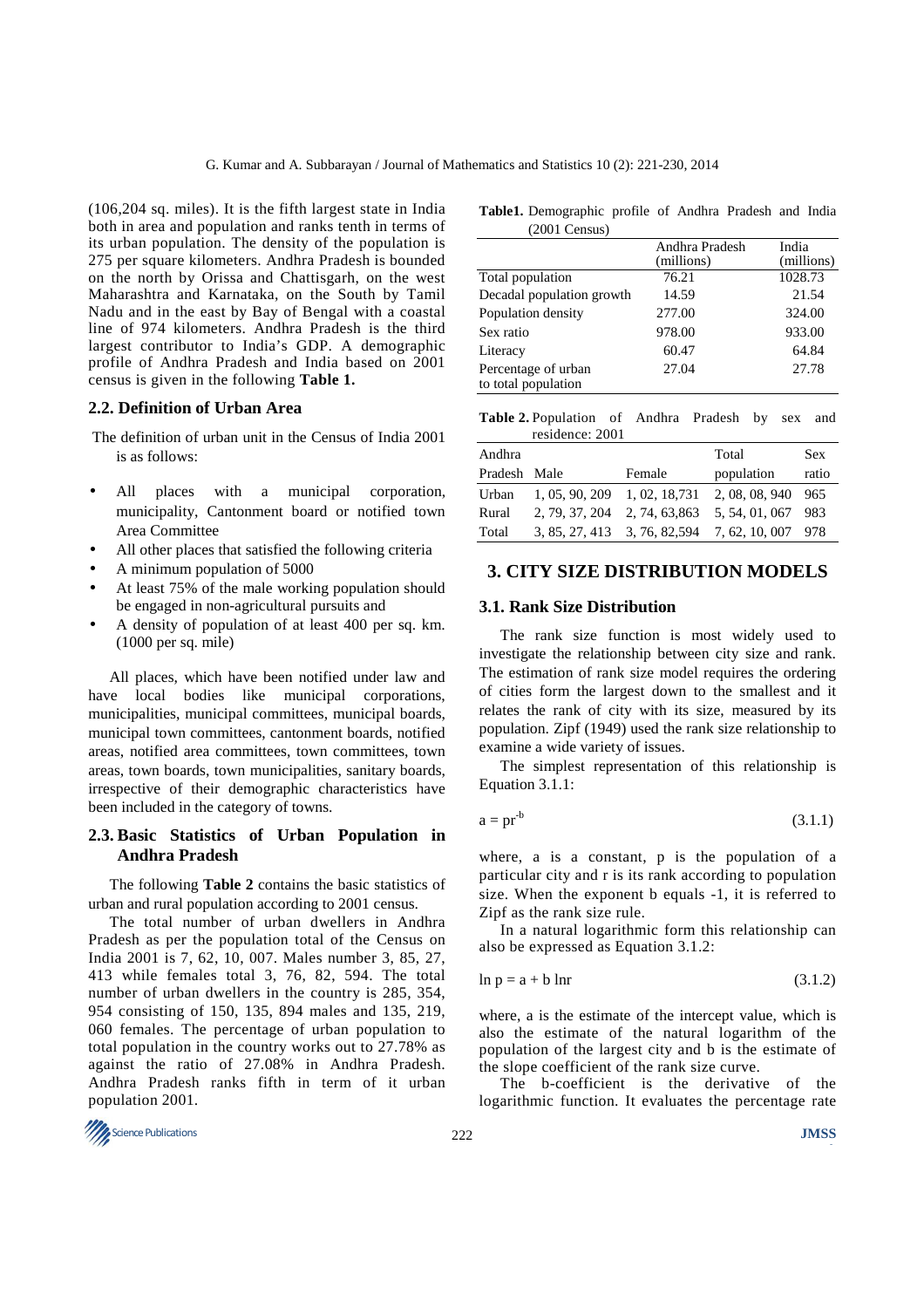of change in population size associated with the percentage rate of change in rank. On a doubly logarithmic paper, the rank size rule suggested by Zipf's appears as a straight line descending from left to right at an angle of 45, indicating a slope of -1.

## **3.2. A Select Review of City Size Distribution Models and Temporal Model**

Auerbach (1913; Singer, 1936) studies were among the first to demonstrate a Pareto distribution of city sizes; that is, the Pareto's law describes the negative linear relationship between the logarithm of population size and the logarithm of city rank. Since the early 20<sup>th</sup> century, numerous studies have been conducted on city rank-size distribution using Pareto's law (Allen, 1954; Malecki, 1975; 1980; Rosen and Resnick, 1980; Gabaix, 1999; Delgado and Godinho, 2004; Subbarayan, 2009; Subbarayan *et al*., 2011).

Nitsch (2005) used meta analysis to check the validity of Zipf's law as a distribution to city sizes and shown that the estimated Zipf coefficient was close to 1.1 agreeing that Rosen and Resnick (1980) and Soo (2005). Nitsch also enumerated some factors influencing the variation of slope coefficients, such as the base population (metropolitan areas), the country (USA, Japan and China) and the smaller number of observations.

Bengugui and Bhumenfeld-Liberthal (2009) proposed a dynamical growth model for cities and observed the changes in the value of the Pareto coefficient and justified the variation of the number of entities with time. Giesen and Suedekum (2011) have studied the salient rank size rule known as Zipf's law is not only satisfied for Germany's hierarchy, but also for the city size distribution in single German regions based on works of Gabaix (1999) and they observed that Zipf's law holds at both the regional and national level. Ye and Xie (2012) have examined temporal trajectories of key cities and the impacts of urban systems over space in China. The above facts have motivated the authors to study the temporal dynamics of a region viz., Andhra Pradesh in India.

### **3.3. Changes in the City Size Distribution Over Time**

Changes in distributions of city sizes over time are generally treated rather casually in empirical research. Typically, rank size functions are fitted to distributions for a region at two or more points in time. The intercept and slope are noted to have changed and these are interpreted to indicate the relative rates of growth of large and small centres. A rigorous examination of intercept and slope changes over time would be able to indicate the extent to which a regional rank size distribution changed in several ways.

First, the intercept value 'a' can change because of a uniform rate of increase or decrease in the populations of all places in the urban system **Fig. 1.** In this case, all places are attracting migrants in proportion to their populations and are experiencing equal rates of natural growth (births and deaths).

In addition, the slope of the rank-size distribution, 'b' may change either because smaller urban areas are not growing at as rapid a rate as larger ones, forcing the tail of the distribution to the left as in **Fig. 2.** or because the populations of largest cities has increased to force the slope of the distribution to steeper to meet the increased intercept **Fig. 3**.

#### **3.4. Temporal Models**

To separate the influences of the above phenomena, we apply Casetti (1972) expansion method. The expansion method introduces a procedure through which a 'terminal model' is generated from an 'initial model' by making the parameters of the latter functions of other relevant variables. An expansion in a specific dimension, such as time or distance, would then capture the quantitative change of initial parameters along that dimension. To investigate changes in an urban system through time, equation is defined as the initial model. Both the parameter a, which is the estimate of the natural logarithm of the largest city's population and the slope coefficient b can vary through time and they can be redefined by the following 'expansion Equation 3.4.1 and 3.4.2:

$$
a = a_0 + a_1 t \tag{3.4.1}
$$

$$
b = b_0 + b_1 t \tag{3.4.2}
$$

where, t is time. By replacing the parameters in equation by the right-hand sides of equations and the following terminal model is obtained Equation 3.4.3:

$$
lnp = a_0 + a_1t + b_0 lnr + b_1 t lnr
$$
 (3.4.3)

In the logarithmic form above,  $a_0 + a_1t$  and  $b_0 + b_1t$ are linear expansion of a and b as functions of time. The significance of the coefficient of t and t ln r is tested as follows:

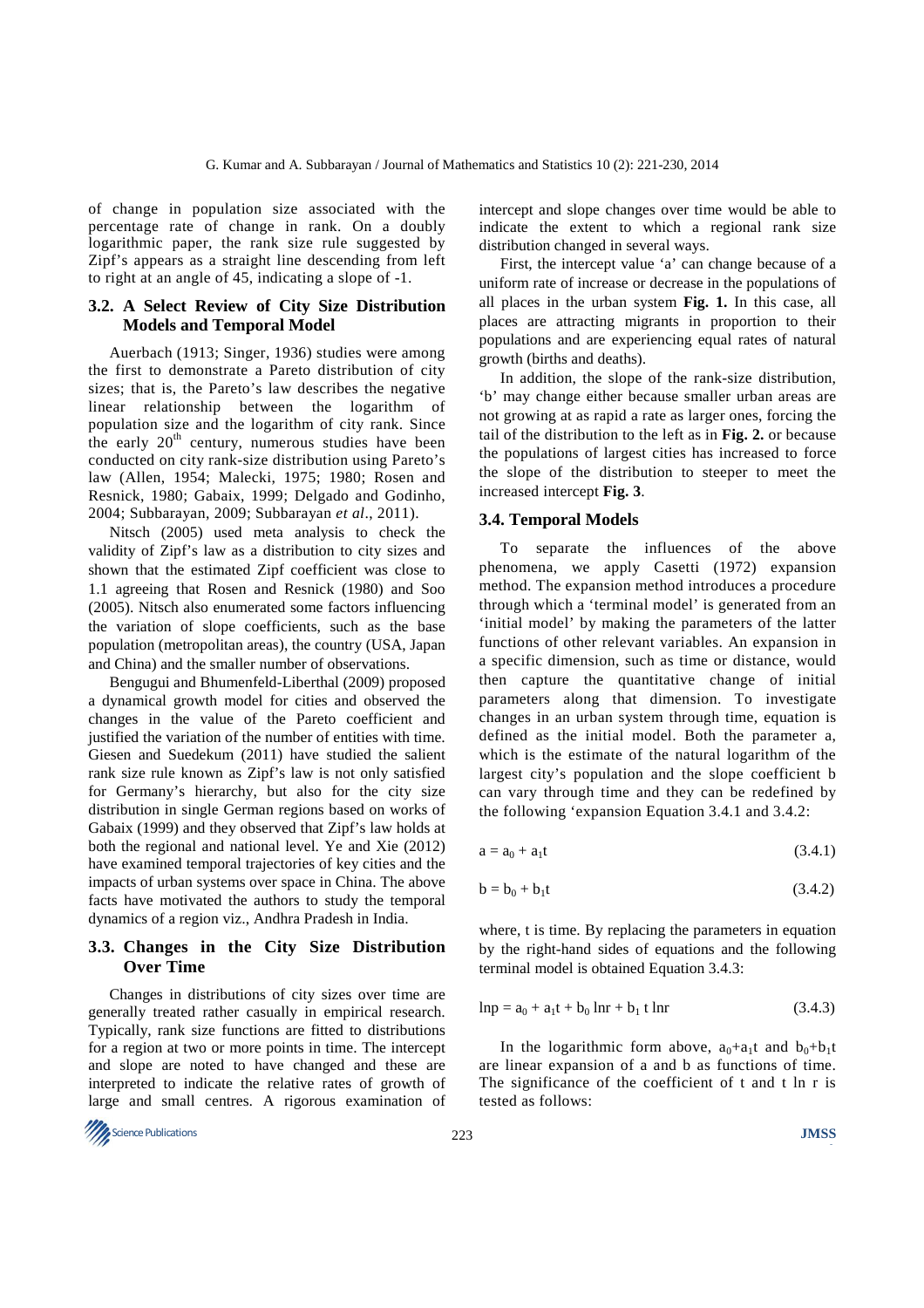

Fig. 1. Increase in intercept value from  $t_1$  to  $t_2$  owing to uniform growth of cities/towns







Fig. 3. Increased slope in  $t_2$  owing to growth of larger centers

- If  $a_1$  is significantly different from zero, but  $b_1$  is not significant, then all the centers in the system have grown at the same rate and the change in the population is statistically significant
- If  $a_1$  is not significant but  $b_1$  is significant and positive, then the change in the slope is showing to an absolute decline in smaller settlements in the region
- If both  $a_1$  and  $b_1$  are significant and positive, then the larger places are shown to have grown relatively faster than the small centres
- If  $a_1$  is significantly positive and  $b_1$  is significantly negative, then all places in the urban system are growing, with smaller places growing at a faster rate

## **4. DATA AND METHODS**

## **4.1. Urban Size Class Under Indian Census**

India has very rich source of information for urban studies. The census volumes, both at the National and

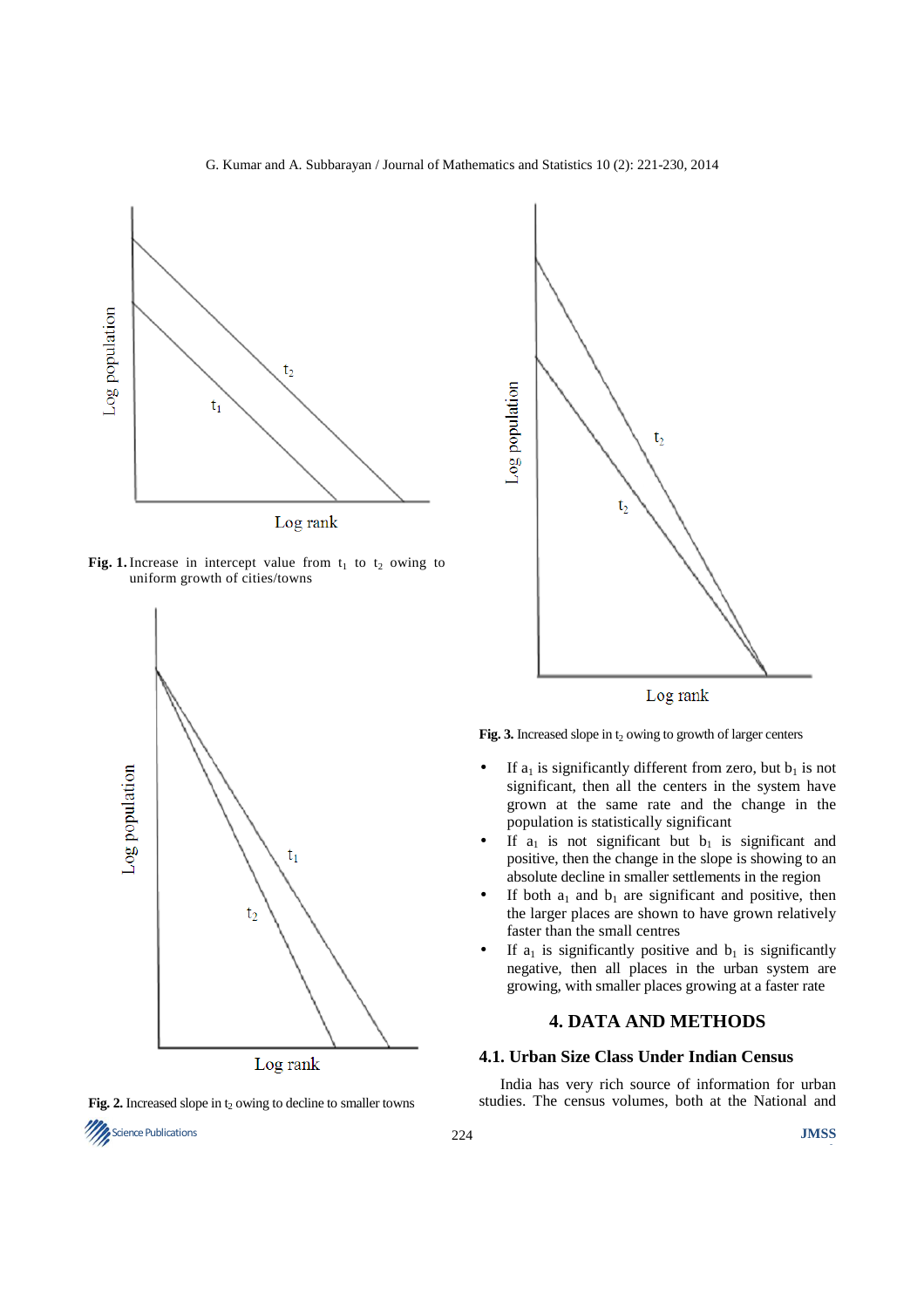state and district levels, provide a mine of information for rural and urban places for period of 100 years. It is also main source of information for temporal studies focusing in the recent past. The census periods covered are: 1951, 1961, 1971, 1981, 1991 and 2001.

Urban Population by size classification is based on the following:

|           | Class - Population      |
|-----------|-------------------------|
| I         | Greater than 1, 00, 000 |
| П         | 50,000-1, 00, 000       |
| Ш         | 20, 000-50, 000         |
| <b>IV</b> | 10, 000-20, 000         |
| V         | 5,000-10,000            |
| VI        | Less than 5000          |

The number of cities/towns for each census year under six classes for Andhra Pradesh is given in the following **Table 3**.

**Figure 4** Illustrates the change in Andhra Pradesh rank size distribution for the period 1951-2001.

#### **4.2. Analysis of the Results/Empirical findings**

As a basis for comparison with conventional methods of measuring change in rank-size systems, the standard logarithmic rank-size function was initially fitted to the data for each census year, employing a natural logarithmic transformation. The result is shown in **Table 4** with Standard Error beneath each regression coefficient.

The regression result for the successive years clearly shows an increasing intercept, from 12.835 in 1951 to 15.623 in 2001. In addition, the slope of the rank size distribution increases from 0.781 in 1951 to 1.126 in 2001 and it has become steeper over time. The estimates of the Pareto Exponent is given in the following **Fig. 5**.

To determine the sources of changes in the urban system, the expanded logarithmic rank size model (3.4.3) was fitted for the period 1951-2001. The results are shown in **Table 5**.

Since  $a_1$  is significantly positive and  $b_1$  is significantly negative, then all places in the urban system are growing, with smaller places growing at a faster rate over the 60 years period.

## **4.3. Threshold Size and Its Influence on Temporal Trends**

Studies that explore the relationship between slope and threshold often test only for a few threshold points. Guerin-Pace (1995) examined the rank size parameters sensitivity using French city system, with a data which has six threshold points.



**Fig. 4.** Rank-size distribution of Andhra Pradesh Cities/Towns 1951-2001

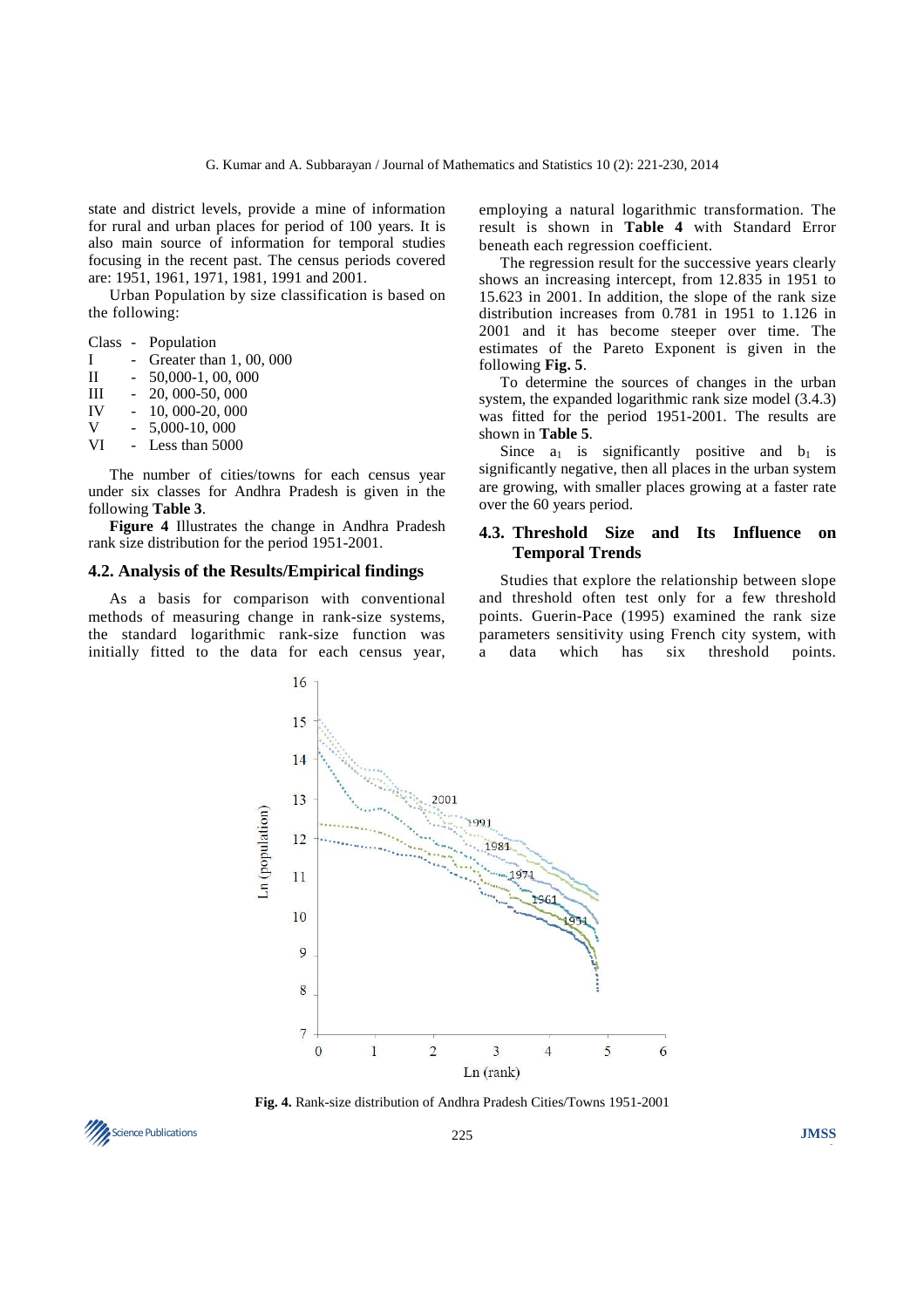

**Fig. 5.** Evolution of the estimates of the Pareto Exponent (b-coefficient)

**Table 3.** Andhra Pradesh: City size distribution (No. of cities/towns)

|      | >1,00,000 | 50,000-<br>1,00,000 | 20,000-<br>50,000 | 10,000-<br>20,000 | $5,000-$<br>10,000 | < 5,000 | Total |
|------|-----------|---------------------|-------------------|-------------------|--------------------|---------|-------|
| 1951 |           |                     | 34                | 54                | 19                 |         | 126   |
| 1961 | 10        |                     | 50                | 45                | 14                 |         | 128   |
| 1971 | 13        | 18                  | 63                | 37                | 10                 |         | 142   |
| 1981 | 22        | 33                  | 67                | 24                | 10                 |         | 157   |
| 1991 | 36        | 42                  | 68                | 22                | <sub>(</sub>       |         | 174   |
| 2001 | 47        | 52                  | 56                | 33                |                    |         | 211   |

**Table 4.** Estimates for rank-size function

| Year | a              | h            | $\mathbb{R}^2$ | Sig. level |
|------|----------------|--------------|----------------|------------|
| 1951 | 12.835 (0.082) | 0.781(0.021) | 0.921          | 0.0001     |
| 1961 | 13.232 (0.073) | 0.818(0.018) | 0.941          | 0.0001     |
| 1971 | 13.899 (0.069) | 0.904(0.017) | 0.953          | 0.0001     |
| 1981 | 14.659 (0.092) | 1.007(0.022) | 0.932          | 0.0001     |
| 1991 | 14.861 (0.101) | 0.969(0.024) | 0.908          | 0.0001     |
| 2001 | 15.623 (0.135) | 1.126(0.03)  | 0.870          | 0.0001     |

|  |  |  |  | <b>Table 5.</b> Estimates for rank-size function expanded in time |  |
|--|--|--|--|-------------------------------------------------------------------|--|
|  |  |  |  |                                                                   |  |

| Parameter                                                   | Estimates | Standard error | Sig. level |  |  |  |
|-------------------------------------------------------------|-----------|----------------|------------|--|--|--|
| a <sub>0</sub>                                              | 15.461    | 0.215          | 0.0001     |  |  |  |
| $a_1$                                                       | 7.288     | 0.222          | 0.0001     |  |  |  |
| $b_0$                                                       | $-1.519$  | 0.052          | 0.0001     |  |  |  |
| b <sub>1</sub>                                              | $-0.928$  | 0.03           | 0.0001     |  |  |  |
| $R^2 = 0.606$ , F = 478.810, Sig.level = 0.0001, DF = 3,934 |           |                |            |  |  |  |

Xu and Zhu (2009) tested the top 100, 200, 300 and 400 Chinese cities in different years and the slope increase when the sample size moves towards the top of the city size hierarchy. Eeckhout (2004; 2009) has also found that the Pareto Distribution resemble, at best, the upper tail of the rank-size distribution. Soo

(2007) analyzed the rank size distribution of Malaysian cities and examined the change in Pareto coefficient by successively reducing the number of cities in sampling by using the number threshold method. Li and Sui (2012) have shown that slope is sensitive to sample size and the truncation point and concluded that the percentage threshold method involved those gives consistent results early for China's urban system.

In this study we have considered 6 threshold points and studied the influence of truncation on temporal trends. The results are presented in **Table 6**.

The intercept tends to increase steadily over time for each threshold size reflecting the increasing size of the largest cities. The slope also increases over time with threshold population of 50000 and above.

The following **Table 7** shows the results of the estimated parameters  $a_0$ ,  $a_1$ ,  $b_0$  and  $b_1$  employing the procedure outlined in section 3.4 with respect to threshold populations viz., 5000, 10,000, 25,000, 50,000, 75,000, 1,00,00 and above for the period 1951-2001.

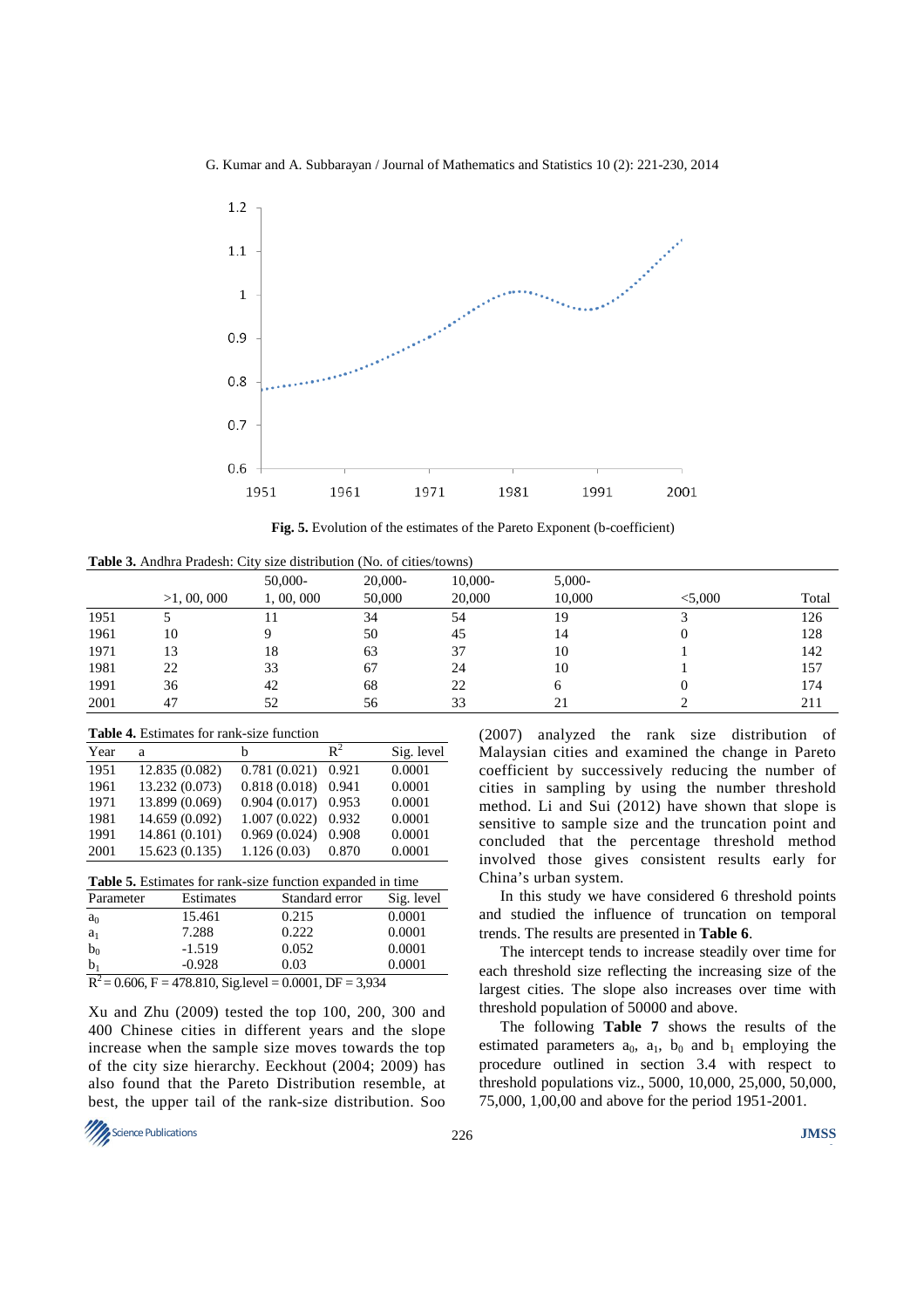| Threshold  |             |              |              |              |              |              |              |
|------------|-------------|--------------|--------------|--------------|--------------|--------------|--------------|
| population |             | 1951         | 1961         | 1971         | 1981         | 1991         | 2001         |
| 5000       | a           | 12.768       | 13.232       | 13.877       | 14.634       | 14.861       | 15.572       |
|            | b           | 0.759(0.017) | 0.818(0.018) | 0.897(0.016) | 0.999(0.021) | 0.969(0.024) | 1.111(0.029) |
|            | $R^2$       | 0.946        | 0.941        | 0.96         | 0.938        | 0.908        | 0.88         |
|            | $\mathbf n$ | 123          | 128          | 141          | 156          | 174          | 209          |
| 10000      | a           | 12.58        | 13.059       | 13.75        | 14.474       | 14.729       | 15.201       |
|            | b           | 0.694(0.01)  | 0.759(0.011) | 0.855(0.01)  | 0.948(0.015) | 0.928(0.018) | 1.002(0.02)  |
|            | $R^2$       | 0.978        | 0.976        | 0.983        | 0.967        | 0.942        | 0.93         |
|            | $\mathbf n$ | 104          | 114          | 131          | 145          | 167          | 188          |
| 25000      | a           | 12.406       | 12.862       | 13.662       | 14.226       | 14.475       | 14.772       |
|            | $\mathbf b$ | 0.613(0.032) | 0.684(0.018) | 0.826(0.012) | 0.866(0.006) | 0.848(0.01)  | 0.869(0.01)  |
|            | $R^2$       | 0.927        | 0.967        | 0.985        | 0.995        | 0.982        | 0.982        |
|            | $\mathbf n$ | 30           | 49           | 74           | 108          | 146          | 148          |
| 50000      | a           | 12.157       | 12.625       | 13.728       | 14.263       | 14.327       | 14.632       |
|            | b           | 0.443(0.03)  | 0.545(0.035) | 0.854(0.029) | 0.881(0.012) | 0.798(0.011) | 0.823(0.011) |
|            | $R^2$       | 0.939        | 0.936        | 0.968        | 0.991        | 0.986        | 0.983        |
|            | $\mathbf n$ | 16           | 19           | 31           | 55           | 78           | 99           |
| 75000      | a           | 12.037       | 12.535       | 13.802       | 14.313       | 14.318       | 14.53        |
|            | b           | 0.327(0.025) | 0.476(0.031) | 0.901(0.051) | 0.905(0.019) | 0.794(0.018) | 0.782(0.016) |
|            | $R^2$       | 0.96         | 0.952        | 0.951        | 0.987        | 0.976        | 0.975        |
|            | $\mathbf n$ | 9            | 14           | 18           | 32           | 49           | 61           |
| 100000     | a           | 11.994       | 12.48        | 13.852       | 14.407       | 14.337       | 14.484       |
|            | b           | 0.269(0.023) | 0.422(0.034) | 0.943(0.073) | 0.962(0.02)  | 0.803(0.025) | 0.762(0.021) |
|            | $R^2$       | 0.978        | 0.951        | 0.938        | 0.991        | 0.967        | 0.968        |
|            | $\mathbf n$ | 5            | 10           | 13           | 22           | 36           | 47           |

**Table 6.** Comparison of rank-size parameter estimates for six time periods

**Table 7.** Estimated parameters of the expanded rank-size model

| Threshold population | a <sub>0</sub> | $a_1$        | D <sub>0</sub> |              |       |
|----------------------|----------------|--------------|----------------|--------------|-------|
| 5000                 | 12.724         | 0.574(0.023) | 0.751(0.019)   | 0.069(0.006) | 0.922 |
| 10000                | 12.623         | 0.536(0.017) | 0.713(0.014)   | 0.060(0.004) | 0.957 |
| 25000                | 12.539         | 0.473(0.011) | 0.674(0.012)   | 0.043(0.003) | 0.979 |
| 50000                | 12.452         | 0.472(0.014) | 0.607(0.020)   | 0.051(0.005) | 0.970 |
| 75000                | 12.410         | 0.475(0.020) | 0.573(0.033)   | 0.056(0.008) | 0.952 |
| 100000               | 12.400         | 0.479(0.025) | 0.573(0.048)   | 0.057(0.012) | 0.935 |

The following results are observed:

- The values of  $a_0$  and  $b_0$  decreasing over the threshold populations
- The value of  $a_1$  shows a decreasing pattern upto the threshold population 50,000 and then increases
- The value of  $b_1$ , shows a decreasing pattern upto the threshold population 25,000 and then increases

# **5. MOVEMENTS WITHIN THE DISTRIBUTION**

## **5.1. Intra-Distribution Movements In The Size Distribution Of Cities**

The approach described in the above sections corresponds to a static point of view that does not permit

Science Publications **JMSS** 

any analysis of movements from one period to another Intra-distribution of movements in the size distribution of cities from one period to another can be modeled by way of a Markov Chain. The dynamic approach is able to explicitly capture the movements of cities/towns between periods. This approach will help us to predict the future size distribution of the cities/towns and to describe the behavior of the whole system. In this study we have considered the method proposed by Quah (1993) and used in empirical studies on the convergence in growth rates between countries or regions.

This method has been applied to the city size distribution of various countries by (Eaton and Eckstein, 1997; Black and Henderson, 1999; Lanaspa *et al*., 2003; Anderson and Ge, 2005; Gallo and Yrigoyen, 2008; Xu and Zhu, 2009).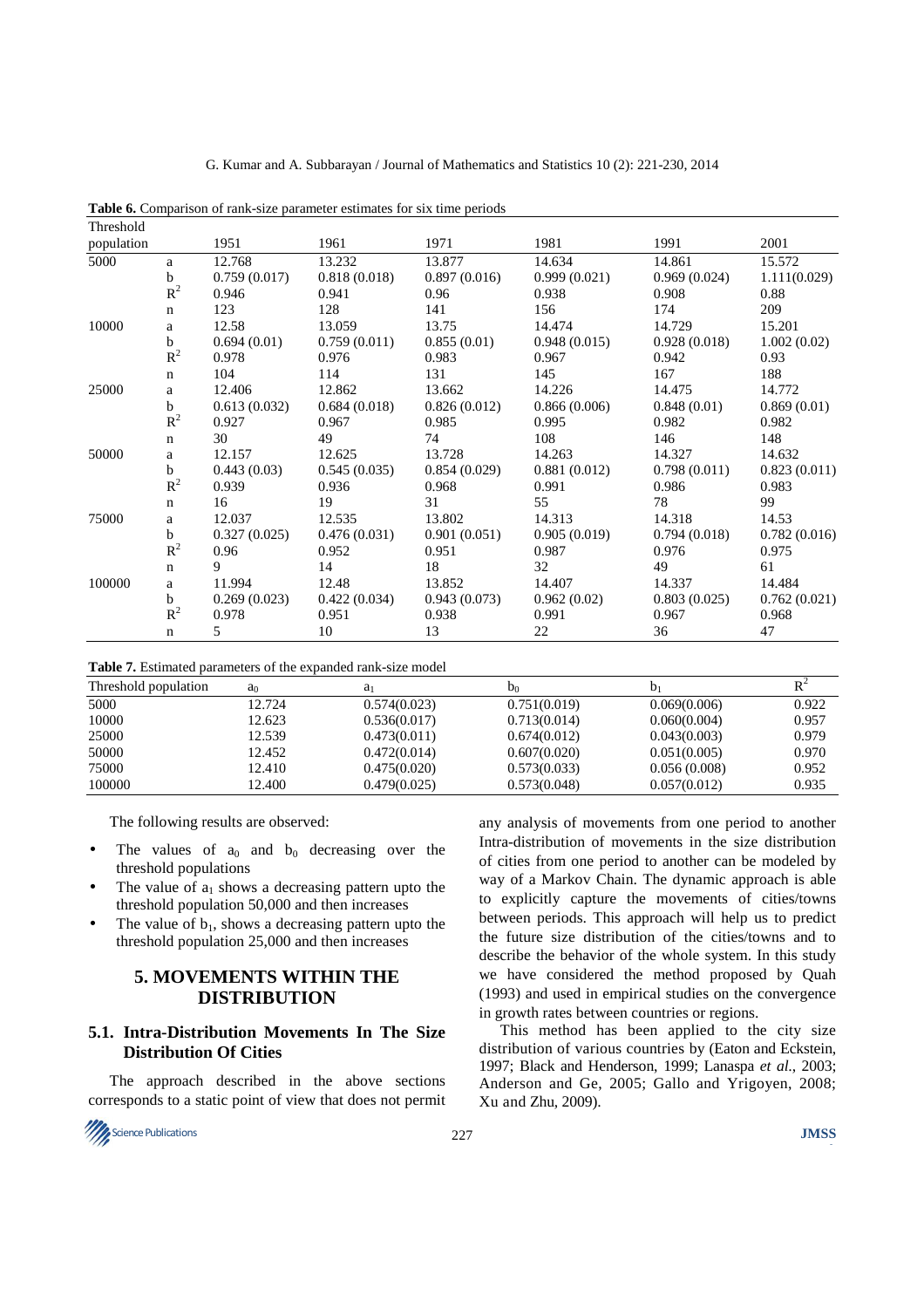#### **5.2. Methdology**

A Markov chain, which we will denote by  $\{X_t\}$  is a stochastic process with a parametrical space T of discrete time and a finite space of states E that verifies the following so called Markov property Equation 5.1.1:

$$
P[X_{t} = j | X_{t-1} = i, X_{t-2} = c,... X_{t} = a]
$$
  
= 
$$
P[X_{t} = j | X_{t-1} = i] = p_{ij}(t)
$$
 (5.1.1)

where, j, i, c,  $a \in E$ . This condition implies that the future of the process depends on its present and not on its history.

The transition probabilities  $p_{ij}$  (t) capture the probability that the state i in t-1 is followed by state j in t. It is assumed that the Markov chain is stationary, that is to say, that it verifies:

$$
p_{ij}(t)=p_{ij}.
$$

We can group all the possible transition probabilities in a stochastic matrix P, called the transition matrix Equation 5.1.2:

$$
P = (p_{ij}) = \begin{bmatrix} p_{11} & p_{12} & \cdots & p_{1M} \\ p_{21} & p_{22} & \cdots & p_{2M} \\ \vdots & \vdots & \ddots & \vdots \\ \vdots & \vdots & \ddots & \vdots \\ \vdots & \vdots & \ddots & \vdots \\ \vdots & \vdots & \ddots & \vdots \\ \vdots & \vdots & \ddots & \vdots \\ \vdots & \vdots & \ddots & \vdots \\ \vdots & \vdots & \ddots & \vdots \\ \vdots & \vdots & \ddots & \vdots \\ \vdots & \vdots & \ddots & \vdots \\ \vdots & \vdots & \ddots & \vdots \\ \vdots & \vdots & \ddots & \vdots \\ \vdots & \vdots & \ddots & \vdots \\ \vdots & \vdots & \ddots & \vdots \\ \vdots & \vdots & \ddots & \vdots \\ \vdots & \vdots & \ddots & \vdots \\ \vdots & \vdots & \ddots & \vdots \\ \vdots & \vdots & \ddots & \vdots \\ \vdots & \vdots & \ddots & \vdots \\ \vdots & \vdots & \ddots & \vdots \\ \vdots & \vdots & \ddots & \vdots \\ \vdots & \vdots & \ddots & \vdots \\ \vdots & \vdots & \ddots & \vdots \\ \vdots & \vdots & \ddots & \vdots \\ \vdots & \vdots & \ddots & \vdots \\ \vdots & \vdots & \ddots & \vdots \\ \vdots & \vdots & \ddots & \vdots \\ \vdots & \vdots & \ddots & \vdots \\ \vdots & \vdots & \ddots & \vdots \\ \vdots & \vdots & \ddots & \vdots \\ \vdots & \vdots & \ddots & \vdots \\ \vdots & \vdots & \ddots & \vdots \\ \vdots & \vdots & \ddots & \vdots \\ \vdots & \vdots & \ddots & \vdots \\ \vdots & \vdots & \ddots & \vdots \\ \vdots & \vdots & \ddots & \vdots \\ \vdots & \vdots & \ddots & \vdots \\ \vdots & \vdots & \ddots & \vdots \\ \vdots & \vdots & \ddots & \vdots \\ \vdots & \vdots & \ddots & \vdots \\ \vdots & \vdots & \ddots & \vdots \\ \vdots & \vdots & \vdots \\ \vdots & \vdots & \vdots \\ \vdots & \vdots & \vdots \\ \vdots & \vdots & \vdots \\ \vdots & \vdots & \vdots \\ \
$$

where,  $p_{ij} \ge 0$ , i, j∈ E and  $\Sigma p_{ij} = 1$ ,  $\forall i \varepsilon \in$ .

This matrix P completely characterizes the intradistribution dynamics, thereby defining the movement from one period to another.

In our empirical application we estimate  $\hat{p}_{ii}$ . If the

matrix P is invariant over time and its element can be estimated from the observed frequencies in the changes of state from one period to another. Hamilton (1994) has shown that, the maximum likelihood estimator of  $p_{ii}$  is Equation 5.1.3:

$$
\hat{p}_{ij} = \frac{n_{ij}}{\sum_{j \in s} n_{ij}} \tag{5.1.3}
$$

where,  $n_{ij}$  is the observed number of cities that, having been initially in state i, appear in state j in the immediately following period.



Hamilton (1994) demonstrated that under certain conditions Equaion 5.1.4:

$$
\mathop{\mathrm{Lt}}_{Q \to \infty} P^Q \tag{5.1.4}
$$

Exists and is equal to  $\pi$ 1, where  $\pi$  is a Mx1 vector and 1 is a 1xM row vector of ones. The vector  $\pi$  which, if its exists, is unique, is given the name steady state distribution or, more usually, the vector of ergodic probabilities. This vector π offers very interesting information, given that it describes the future distribution of the cities if the movements observed in the period are repeated to infinity.

## **5.3. Results based on Transition Probability Matrix**

The use of Markov Chain requires making the space of states discrete, in order to manage a finite number of categories. Following Eaton and Eckstein (1997) we have defined six states which are related with the average population for each Census period. These states are as follows:

Cities/towns whose population is below 30% of the average population:

- Between 30 and 50% of the average
- Between 50 and 75% of the average
- Between 75 and 100%
- Between the average and twice the average and finally more than twice the average

The average has been obtained from the 125 cities/towns in each period. It is important to note that the Andhra Pradesh urban hierarchy has experienced significant changes during 1951-2001, even to the extent of some cities/towns losing population over the years and others growing at very high rates.

The following **Table 8** contains the first order transition probably matrix between 1951-2001 with Maximum likelihood estimates  $\hat{p}_{ii}$  of the transition probabilities for population.

We can draw the following conclusions based on the values in the transition probability matrix:

- First, the persistence, which is given by the values in the diagonal, is greater for the Class I and Class II cities/towns
- The medium sized cities/towns [Class III, IV and V] have more probability to move to the next higher large cities
- In respect of Class II cities/towns, the probability of moving to Class I cities is very low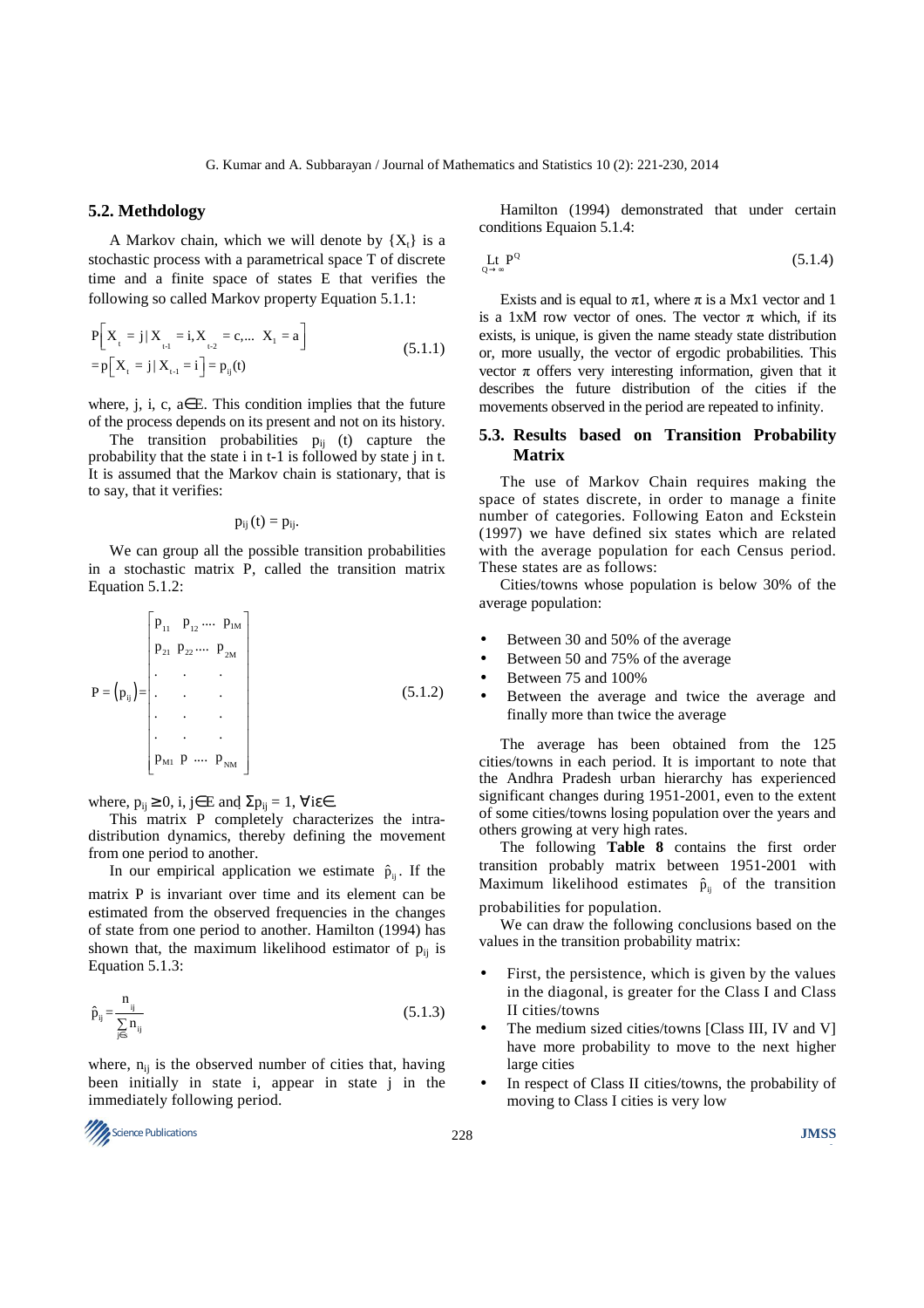|          | $\infty$  |            |             | 0.75       | 0.50      | 0.3        |
|----------|-----------|------------|-------------|------------|-----------|------------|
|          | (Class I) | (Class II) | (Class III) | (Class IV) | (Class V) | (Class VI) |
| $\infty$ | 0.6000    | 0.4000     | 0.0000      | 0.0000     | 0.0000    | 0.0000     |
| 2        | 0.0710    | 0.7150     | 0.1430      | 0.000      | 0.0710    | 0.0000     |
|          | 0.0430    | 0.1740     | 0.1740      | 0.2610     | 0.3480    | 0.0000     |
| 0.75     | 0.0000    | 0.0000     | 0.1870      | 0.3130     | 0.4060    | 0.0940     |
| 0.50     | 0.0000    | 0.0340     | 0.1030      | 0.2070     | 0.4840    | 0.1720     |
| 0.3      | 0.0830    | 0.0000     | 0.0000      | 0.0000     | 0.2500    | 0.6670     |
| Ergodic  | 0.0580    | 0.1890     | 0.1120      | 0.1360     | 0.3060    | 0.1980     |

**Table 8.** Transition matrix for Andhra Pradesh (1951-2001)

### **6. CONCLUSION**

The long run analysis of the size distribution of cities in a region offers information about what has occurred and it allow us to glimpse what might be the future behavior. In this study we have carried out such an analysis for a region/state in India for the period 1951-2001.

The conclusions emerge from the empirical analysis are:

- Throughout the study period all cities/towns in the state are growing with smaller places growing at a faster rate
- The intercept tends to increase steadily over time for each threshold reflecting the increasing size of the largest cities. The slope also increases over time with threshold population 50,000 and above

The Markov chain analysis shows a low inter class mobility, i.e., high persistence of largest cities/towns and smallest cities/towns to stay in their class from one decade to another over the period of study. Thus the largest cities/towns and smallest cities/towns display higher persistence than the medium sized cities, which have more probability of moving to next higher larger cities/towns and smaller cities/towns. This proves the major role played by medium-sized cities in the process of urban agglomeration occurred in Andhra Pradesh during 1951-2001. In general terms, movements up are slower than movements down, especially among larger cities.

## **7. REFERENCES**

- Allen, G.R.P., 1954. The curbe des population: A further analysis. Bulletin of the Oxford University Institute of Statistics.
- Anderson, G. and Y. Ge, 2005. The size distribution of Chinese cities. Reg. Sci. Urban Eco., 35: 756-766. DOI: 10.1016/j.regsciurbeco.2005.01.003



- Auerbach, F., 1913. Das gesetz der bevölkerungskonzentration. Petermanns Geographische Mitteilungen, 59: 74-76.
- Bengugui, L. and E. Bhumenfeld-Liberthal, 2009. The temporal evolution of the city size distribution. Phys. A, 388: 1187-1195. DOI: 10.1016/j.physa.2008.12.009
- Black, D. and V. Henderson, 1999. Spatial evolution of population and industry in the united states. Am. Econ. Rev., 89: 321-327. DOI: 10.1257/aer.89.2.321
- Casetti, E., 1972. Generating models by the expansion method: Applications to geographical research. Geographical Anal., 4: 81-91. DOI: 10.1111/j.1538- 4632.1972.tb00458.x
- Delgado, A.P. and I.M. Godinho, 2004. The evolution of city size distribution in Portugal: 1864-2001. Faculdade De Economia, Universidade Do Porto.
- Eaton, J. and Z. Eckstein, 1997. City and growth: Theory and evidence from France and Japan. Reg. Sci. Urban Econ., 27: 443-474. DOI: 10.1016/S0166- 0462(97)80005-1
- Eeckhout, J., 2004. Gibrat's law for (All) cities. Am. Econ. Rev., 94: 1429-1451. DOI: 10.1257/0002828043052303
- Eeckhout, J., 2009. Gibrat's law for (all) cities: Reply. Am. Econ. Rev., 99: 1676-1683.
- Gabaix, X., 1999. Zipf's law and the growth of cities. Am. Econ. Rev., 89: 129-132.
- Gallo, J.E. and C. Chasco, 2008. Spatial analysis of urban growth in Spain 1900-2001. Empirical Econ., 34: 59-80. DOI: 10.1007/s00181-007-0150-5
- Guerin-Pace, F., 1995. Rank size distribution and the process of urban growth. Urban Stud., 32: 551-562. DOI: 10.1080/00420989550012960
- Giesen, K. and J. Suedekum, 2011. Zipf's law for cities in the regions and the country. J. Econ. Geog., 11: 667-686. DOI: 10.1093/jeg/lbq019
- Hamilton, J.D., 1994. Time Series Analysis. 1 st Edn., Princeton University Press, Princeton, ISBN-10: 0691042896, pp: 799.